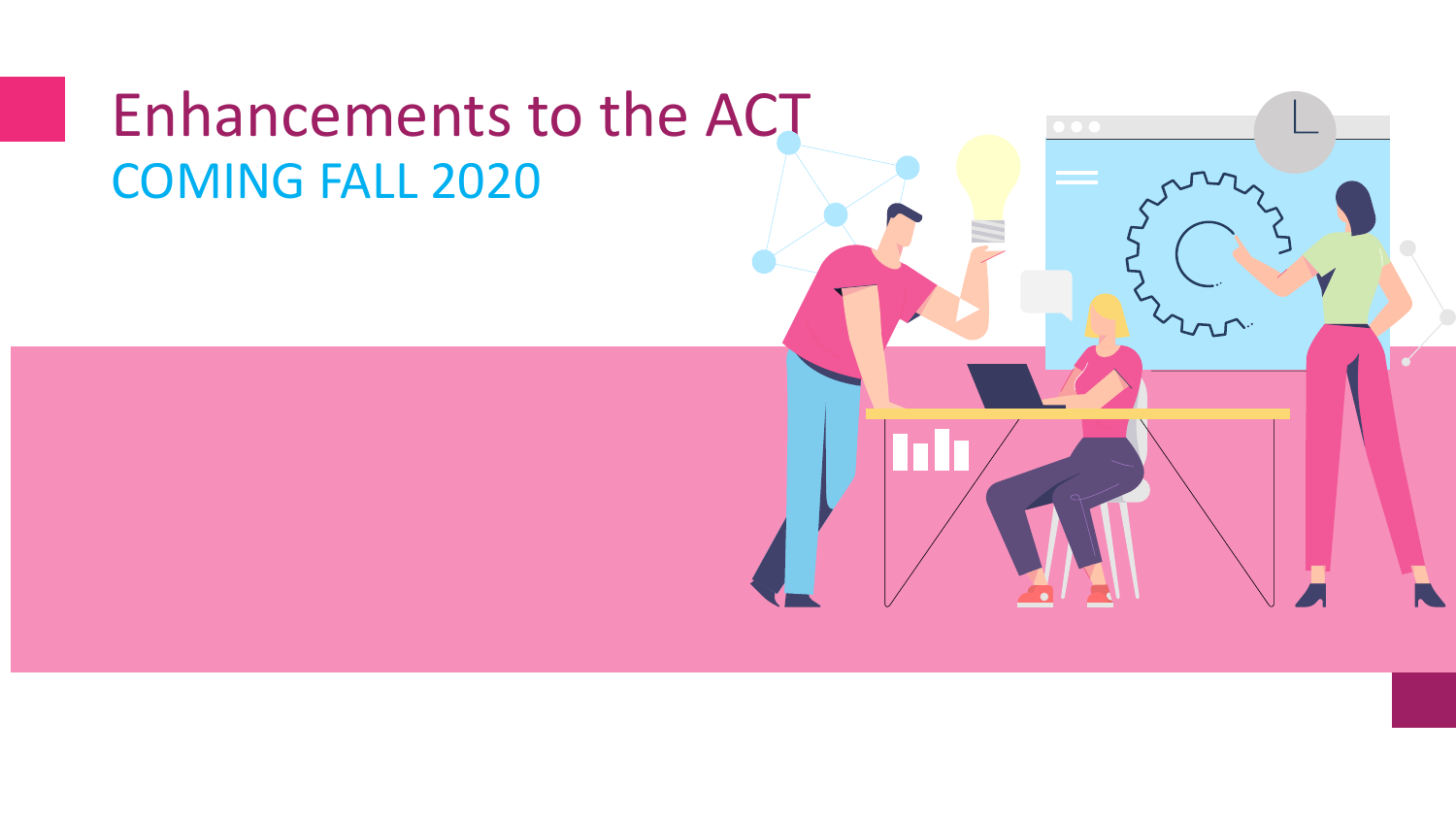### Students Come First

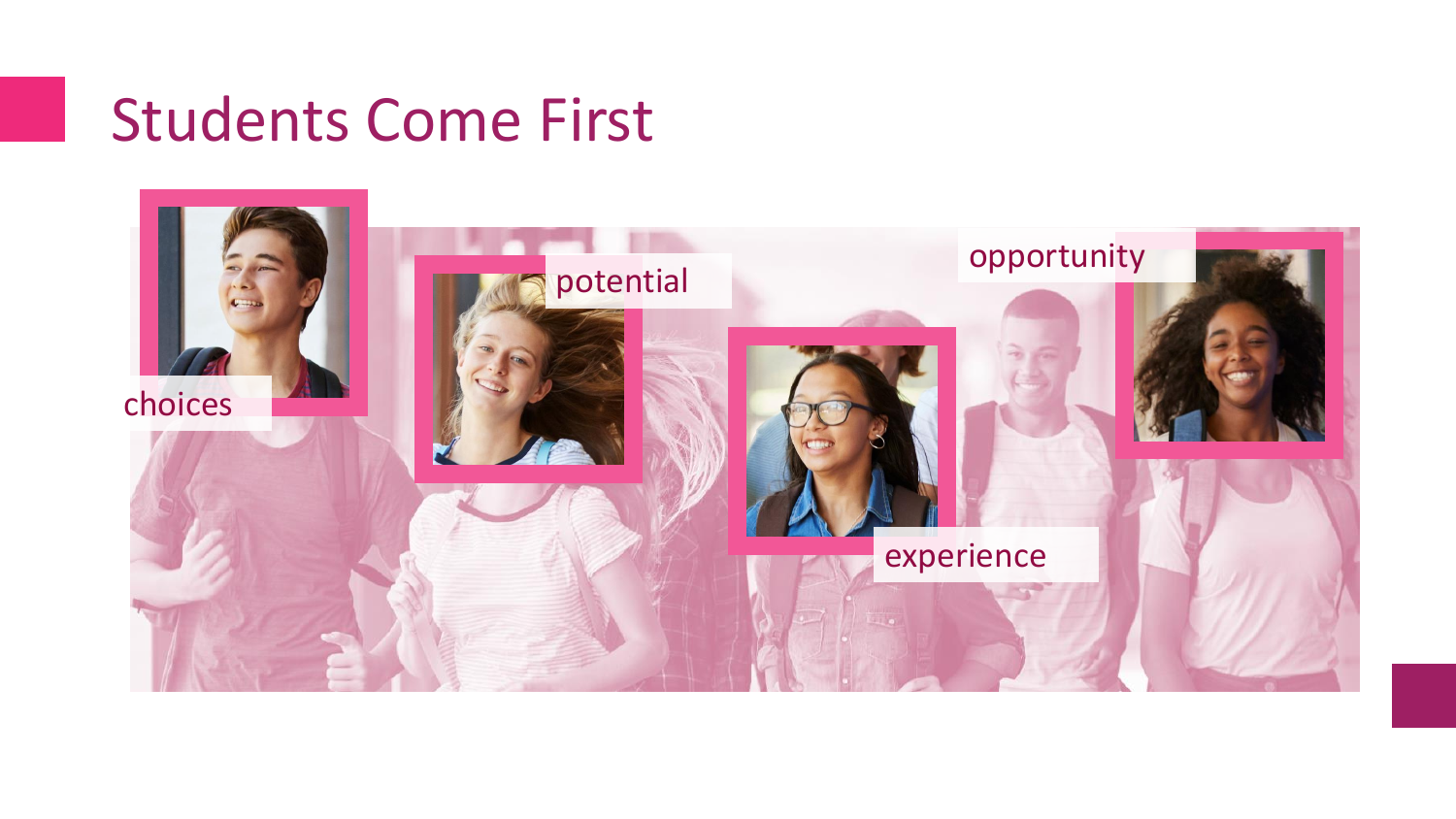## Summary of the ACT Enhancements

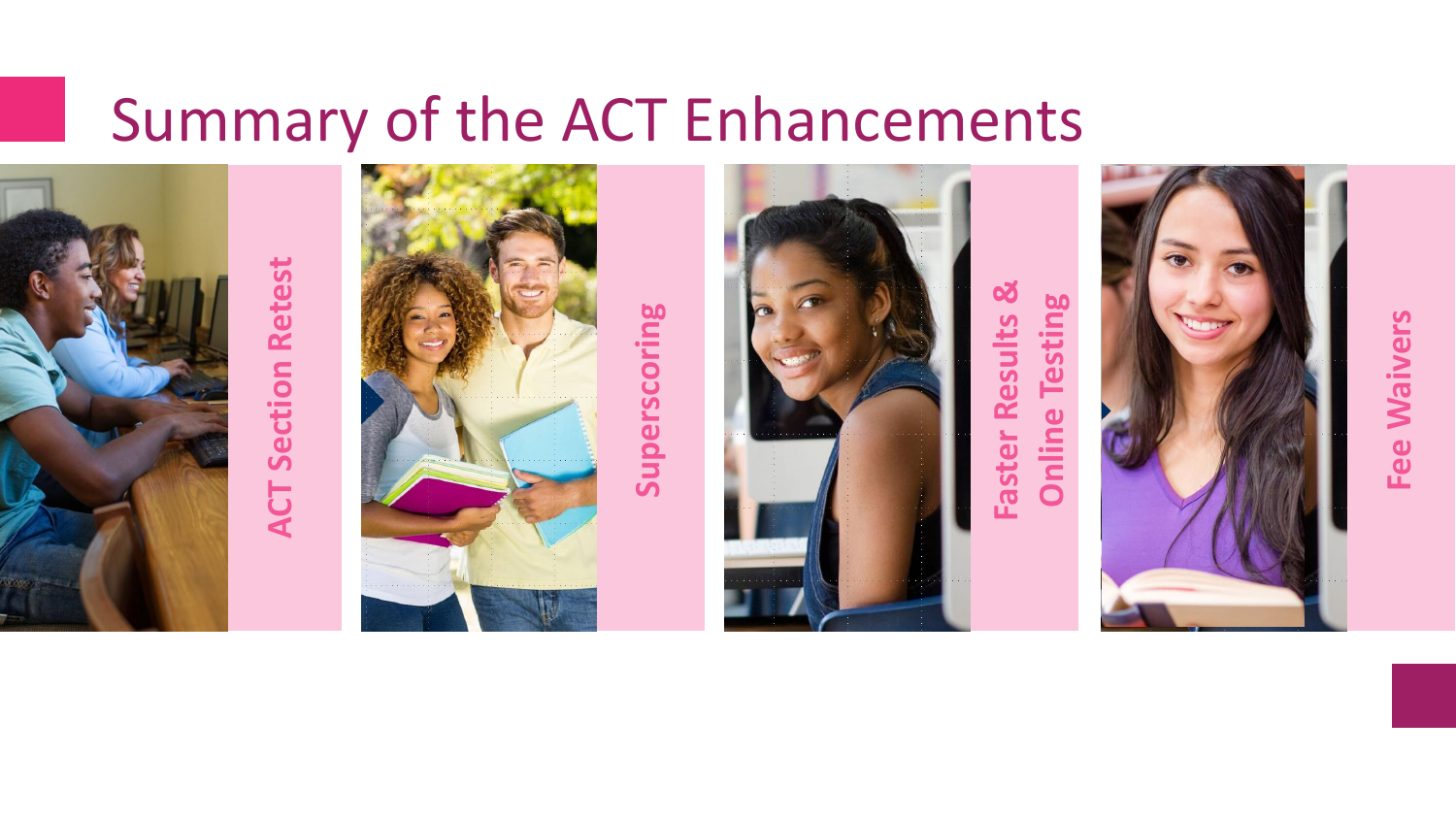## ACT Section Retest



Students who have taken the complete test at least once, will be given the choice to **retake individual ACT section tests**, rather than the full ACT test again.

Benefits:

- Narrow preparation **focus**
- **Shorter** test time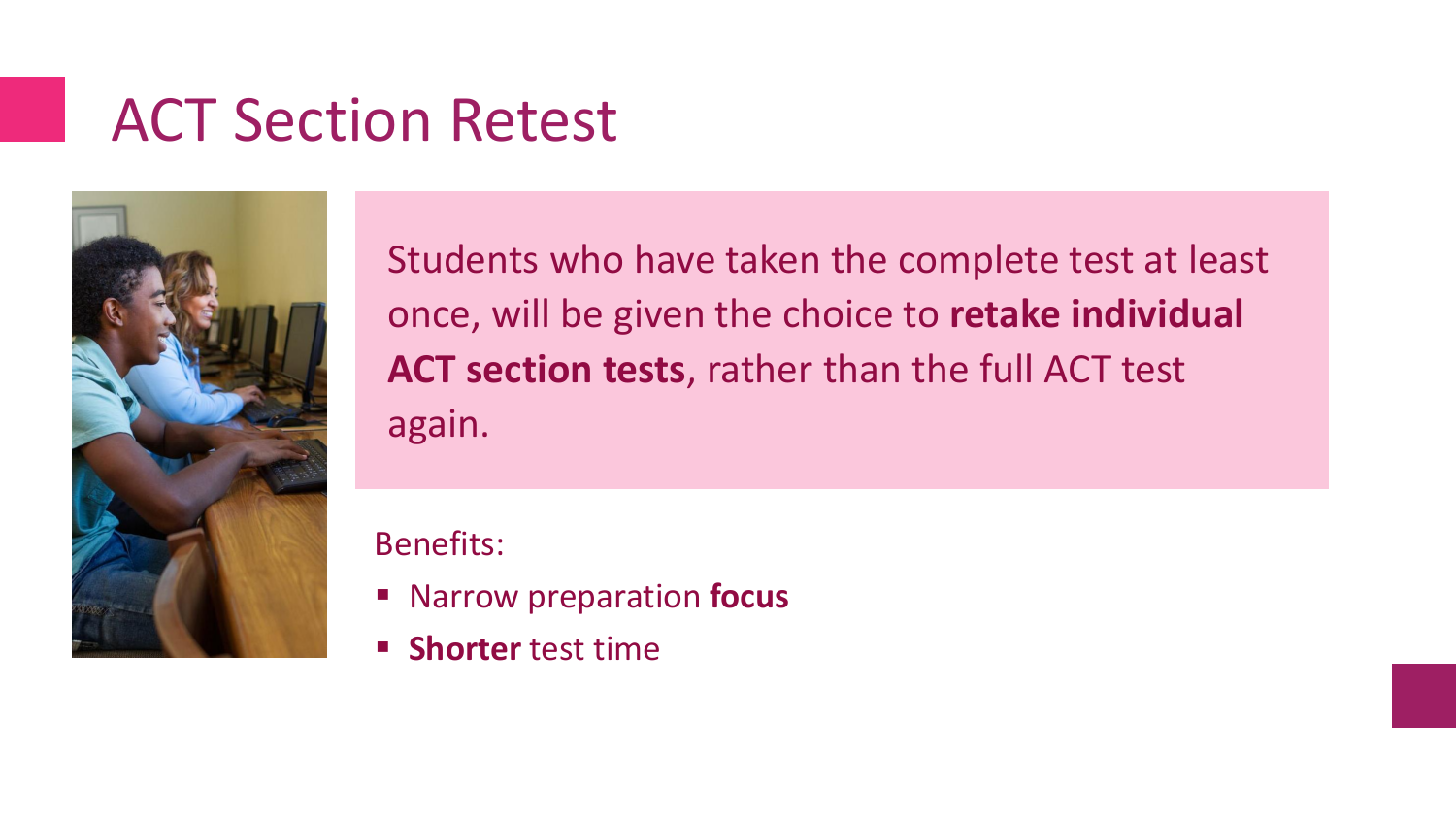# Superscoring



Superscoring aIlows students to utilize their **highest individual section scores** across all of their test events for ACT to calculate the best possible composite score.

Benefits:

- **Best test results** when applying for admissions and scholarships.
- **Highest battery composite report included.**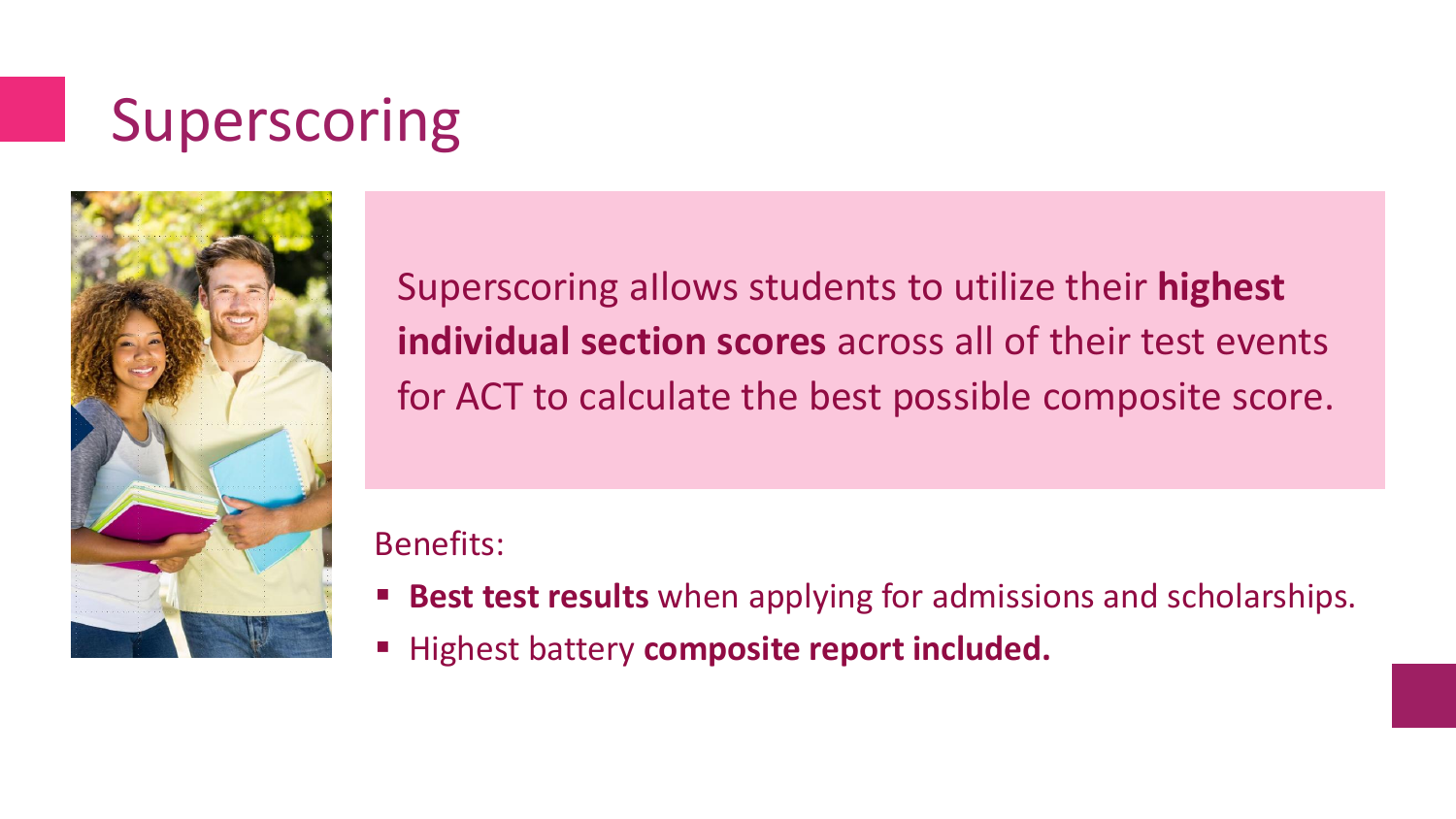## Faster Results & Online Testing



Students have the option to take the National ACT test online and can receive multiple-choice scores beginning in **2 business days** after test completion.

Benefits:

- **EXADELIATE:** Ability to choose preferred testing method
- **Faster results** for more informed decisions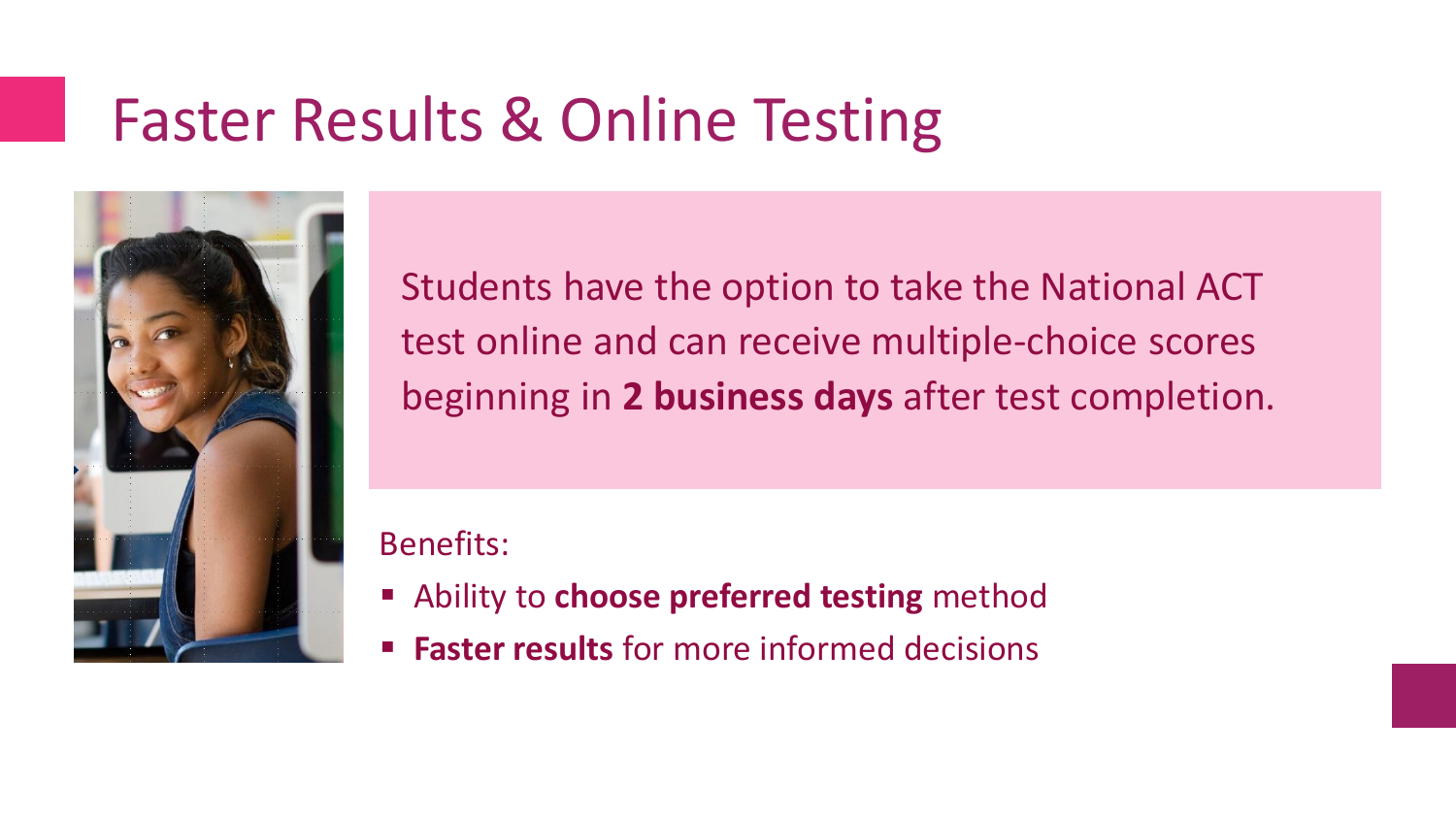### Fee Waivers



Starting in September 2020 ACT will **double** the number of fee waivers to **FOUR** per student.

Benefits:

▪ Ability to choose **full ACT Test** or an **ACT Section Retest**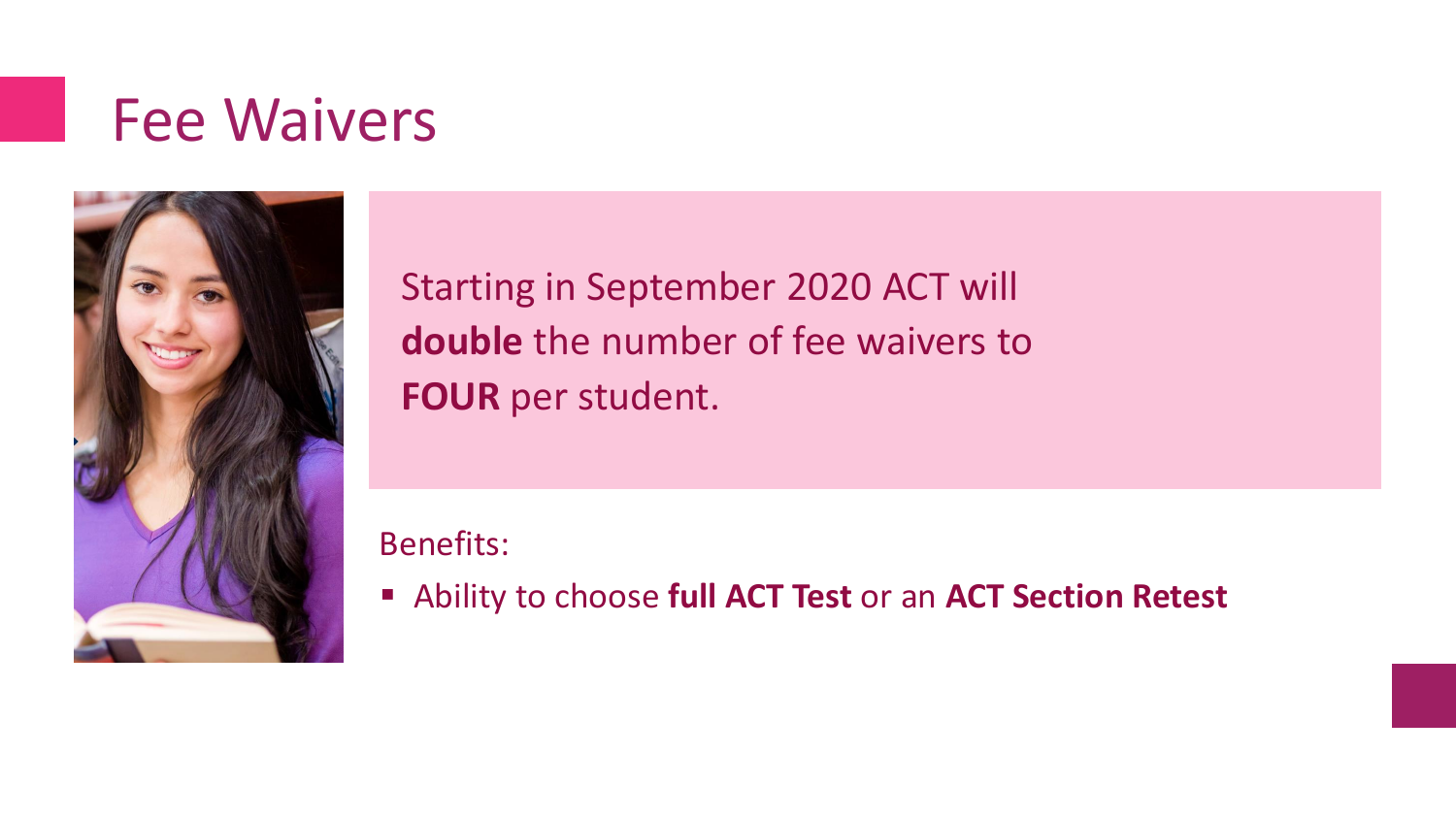## What's Available & When?

|                       | <b>National</b> | <b>District</b>   | <b>State</b>      | <b>International</b> |
|-----------------------|-----------------|-------------------|-------------------|----------------------|
| <b>Section Retest</b> | September 2020  | September 2021    | September 2021    | September 2021       |
| <b>Online Testing</b> | September 2020  | Already available | Already available | Already available    |
| <b>Faster Results</b> | September 2020  | <b>TBD</b>        | <b>TBD</b>        | Already available    |
| <b>Superscoring</b>   | September 2020  | September 2020    | September 2020    | September 2020       |

\*September 2020, ACT will double the number of Fee Waivers (to those who qualify) to 4